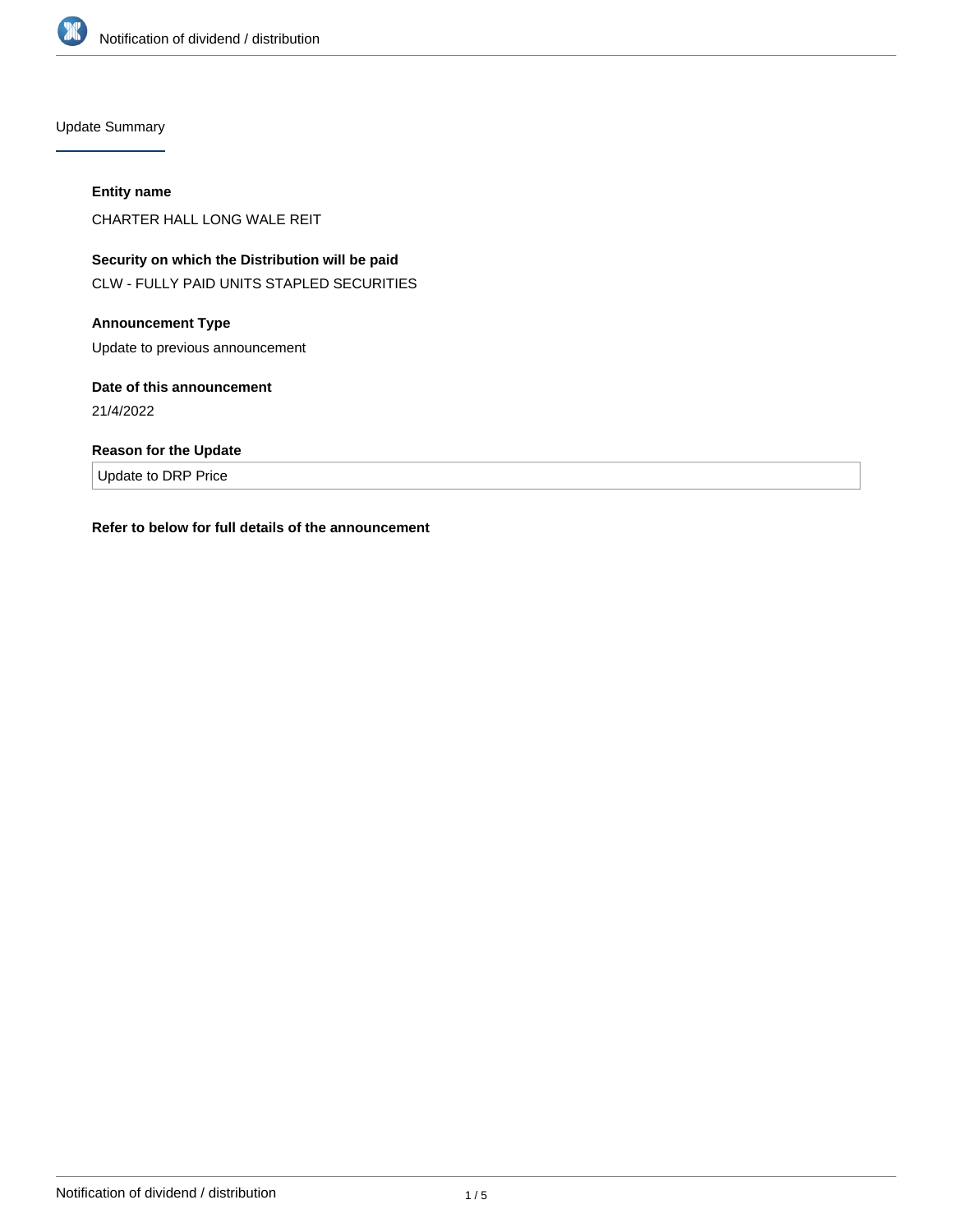

Announcement Details

Part 1 - Entity and announcement details

#### **1.1 Name of +Entity**

CHARTER HALL LONG WALE REIT

# **1.2 Registered Number Type** ARSN

**Registration Number**

144613641

**1.3 ASX issuer code**

**CLW** 

## **1.4 The announcement is**

Update/amendment to previous announcement

#### **1.4a Reason for update to a previous announcement**

Update to DRP Price

## **1.4b Date of previous announcement(s) to this update**

22/3/2022

## **1.5 Date of this announcement**

21/4/2022

# **1.6 ASX +Security Code**

**CLW** 

# **ASX +Security Description**

FULLY PAID UNITS STAPLED SECURITIES

Part 2A - All dividends/distributions basic details

## **2A.1 Type of dividend/distribution** Ordinary

## **2A.2 The Dividend/distribution:**

relates to a period of one quarter

**2A.3 The dividend/distribution relates to the financial reporting or payment period ending ended/ending (date)** 31/3/2022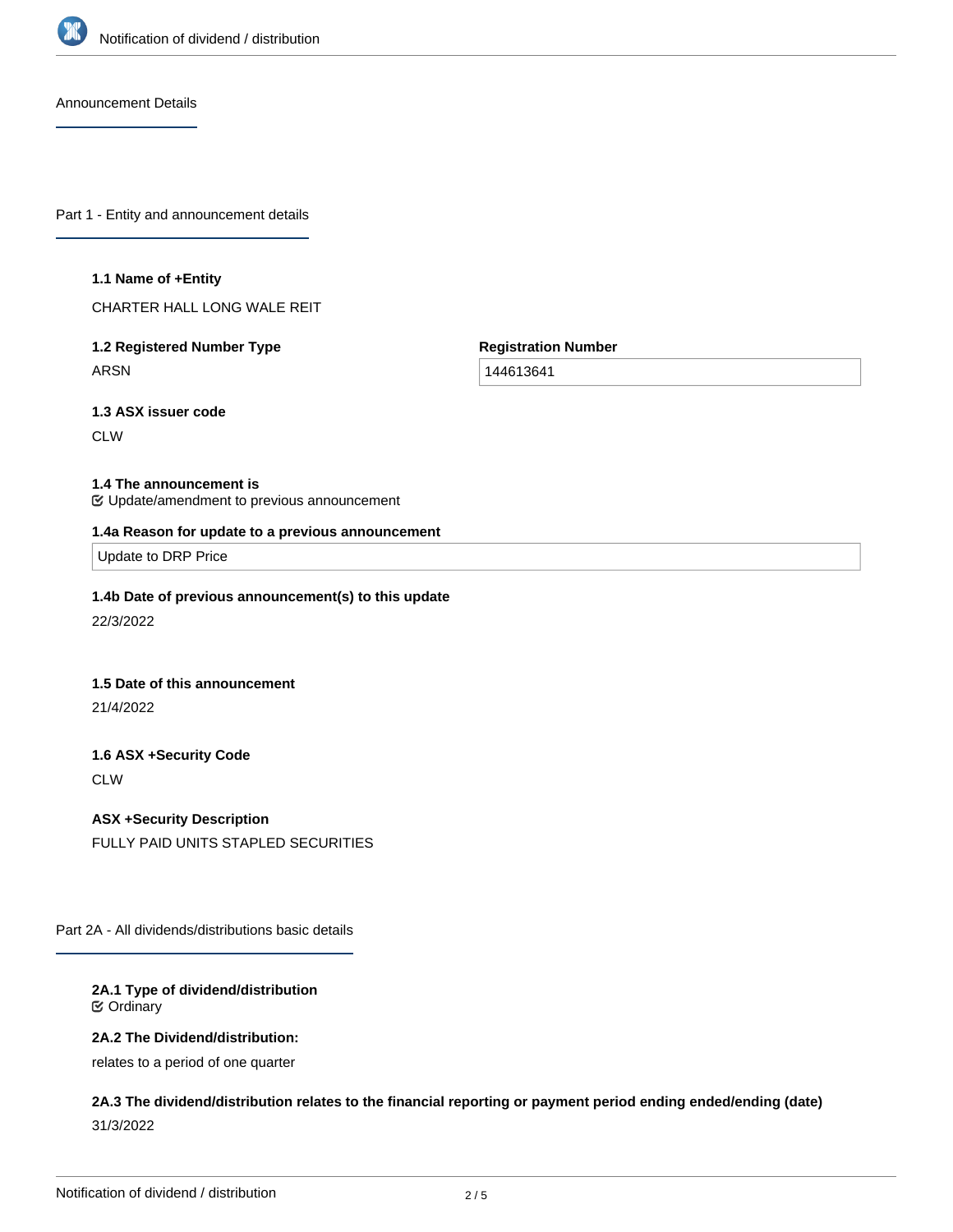

## **2A.4 +Record Date**

31/3/2022

## **2A.5 Ex Date**

30/3/2022

## **2A.6 Payment Date**

13/5/2022

**2A.7 Are any of the below approvals required for the dividend/distribution before business day 0 of the timetable?**

- **•** Security holder approval
- **Court approval**
- **Lodgement of court order with +ASIC**
- **ACCC approval**  $\bullet$
- **FIRB approval**
- $\bullet$ **Another approval/condition external to the entity required before business day 0 of the timetable for the dividend/distribution.**

No

**2A.8 Currency in which the dividend/distribution is made ("primary currency")**

AUD - Australian Dollar

**2A.9 Total dividend/distribution payment amount per +security (in primary currency) for all dividends/distributions notified in this form**

**Estimated or Actual?** Actual

AUD 0.07630000

**2A.10 Does the entity have arrangements relating to the currency in which the dividend/distribution is paid to securityholders that it wishes to disclose to the market?** No

**2A.11 Does the entity have a securities plan for dividends/distributions on this +security?** We have a Dividend/Distribution Reinvestment Plan (DRP)

**2A.11a If the +entity has a DRP, is the DRP applicable to this dividend/distribution? 2A.11a(i) DRP Status in respect of this dividend/distribution** Full DRP **K** Yes

| 2A.12 Does the +entity have tax component information |
|-------------------------------------------------------|
| apart from franking?                                  |
| ା ⊠                                                   |

Part 3A - Ordinary dividend/distribution

**3A.1 Is the ordinary dividend/distribution estimated at this time?** No and the contract of the contract of the contract of the contract of the contract of the contract of the contract of the contract of the contract of the contract of the contract of the contract of the contract of the con

**3A.1a Ordinary dividend/distribution estimated amount per +security**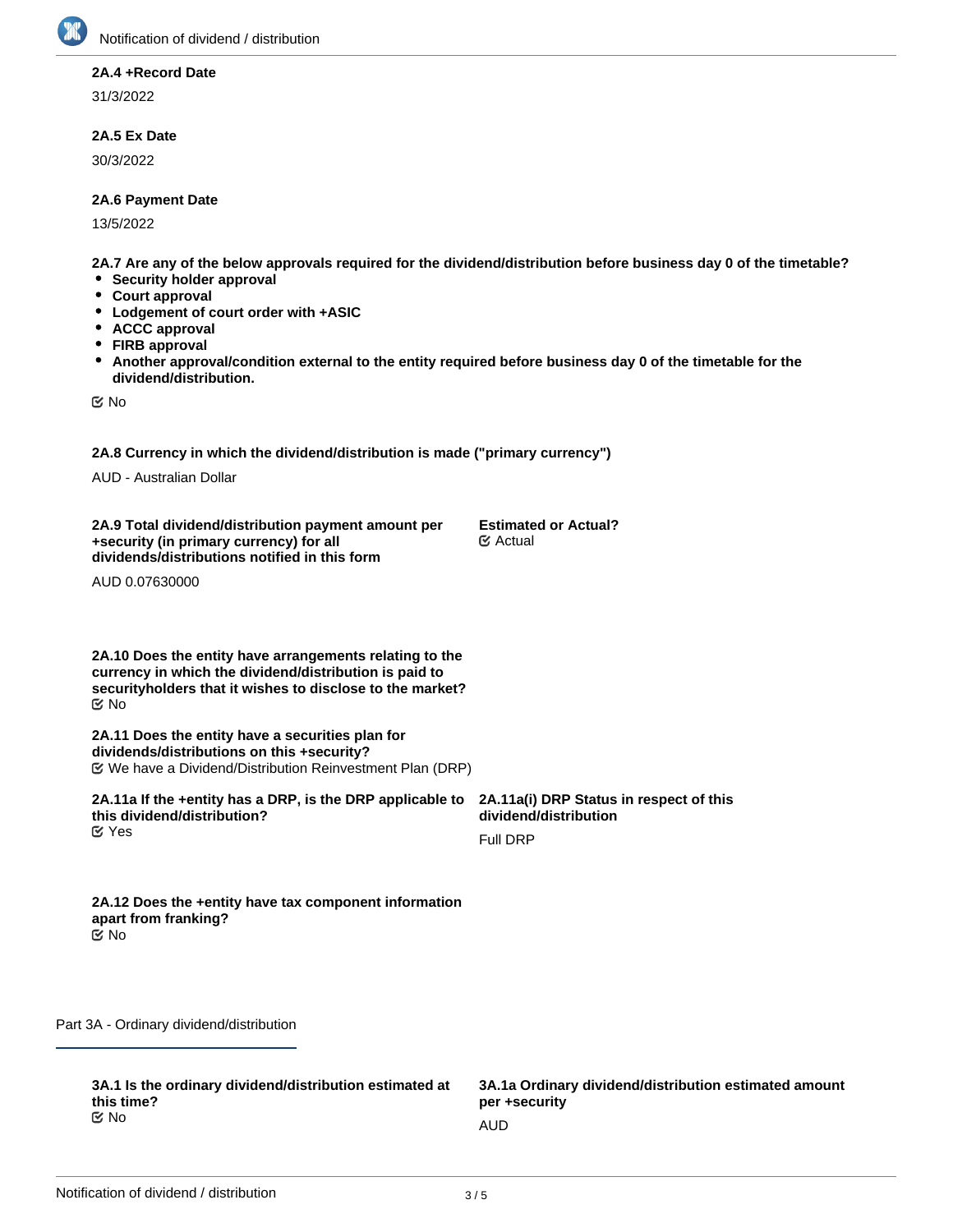

|  | <b>NOUNCATION OF GIVIDENCY CISTIDUTION</b>                                                                                                                                                                        |                                                                     |  |
|--|-------------------------------------------------------------------------------------------------------------------------------------------------------------------------------------------------------------------|---------------------------------------------------------------------|--|
|  | 3A.1b Ordinary Dividend/distribution amount per<br>security                                                                                                                                                       |                                                                     |  |
|  | AUD 0.07630000                                                                                                                                                                                                    |                                                                     |  |
|  | 3A.2 Is the ordinary dividend/distribution franked?<br><b>Mo</b>                                                                                                                                                  |                                                                     |  |
|  | 3A.3 Percentage of ordinary dividend/distribution that is<br>franked                                                                                                                                              |                                                                     |  |
|  | 0.0000 %                                                                                                                                                                                                          |                                                                     |  |
|  | 3A.4 Ordinary dividend/distribution franked amount per<br>+security                                                                                                                                               | 3A.5 Percentage amount of dividend which is unfranked<br>100.0000 % |  |
|  | AUD 0.00000000                                                                                                                                                                                                    |                                                                     |  |
|  | 3A.6 Ordinary dividend/distribution unfranked amount<br>per +security excluding conduit foreign income amount                                                                                                     |                                                                     |  |
|  | AUD 0.07630000                                                                                                                                                                                                    |                                                                     |  |
|  | 3A.7 Ordinary dividend/distribution conduit foreign<br>income amount per security                                                                                                                                 |                                                                     |  |
|  | AUD 0.00000000                                                                                                                                                                                                    |                                                                     |  |
|  | Part 4A - +Dividend reinvestment plan (DRP)                                                                                                                                                                       |                                                                     |  |
|  | 4A.1 What is the default option if +security holders do not indicate whether they want to participate in the DRP?<br><b> ©</b> Do not participate in DRP (i.e. cash payment)                                      |                                                                     |  |
|  | 4A.2 Last date and time for lodgement of election<br>notices to share registry under DRP                                                                                                                          | 4A.3 DRP discount rate                                              |  |
|  | Friday April 1, 2022 17:00:00                                                                                                                                                                                     | 1.0000 %                                                            |  |
|  | 4A.4 Period of calculation of reinvestment price                                                                                                                                                                  |                                                                     |  |
|  | <b>Start Date</b>                                                                                                                                                                                                 | <b>End Date</b>                                                     |  |
|  | 5/4/2022                                                                                                                                                                                                          | 20/4/2022                                                           |  |
|  | 4A.5 DRP price calculation methodology                                                                                                                                                                            |                                                                     |  |
|  | The average of the daily volume weighted average price of all sales of Stapled Security for 10 ASX Trading Days following<br>the ASX Trading Day from and including the 3rd ASX Trading Day after the Record date |                                                                     |  |
|  |                                                                                                                                                                                                                   |                                                                     |  |

| 4A.6 DRP Price (including any discount):                   | 4A.7 DRP + securities + issue date                                              |
|------------------------------------------------------------|---------------------------------------------------------------------------------|
| AUD 5.29290                                                | 13/5/2022                                                                       |
| 4A.8 Will DRP + securities be a new issue?<br>$\alpha$ Yes | 4A.8a Do DRP + securities rank pari passu from + issue<br>date?<br>$\alpha$ Yes |

**4A.9 Is there a minimum dollar amount or number of +securities required for DRP participation?** No

**4A.10 Is there a maximum dollar amount or number of +securities required for DRP participation?** No